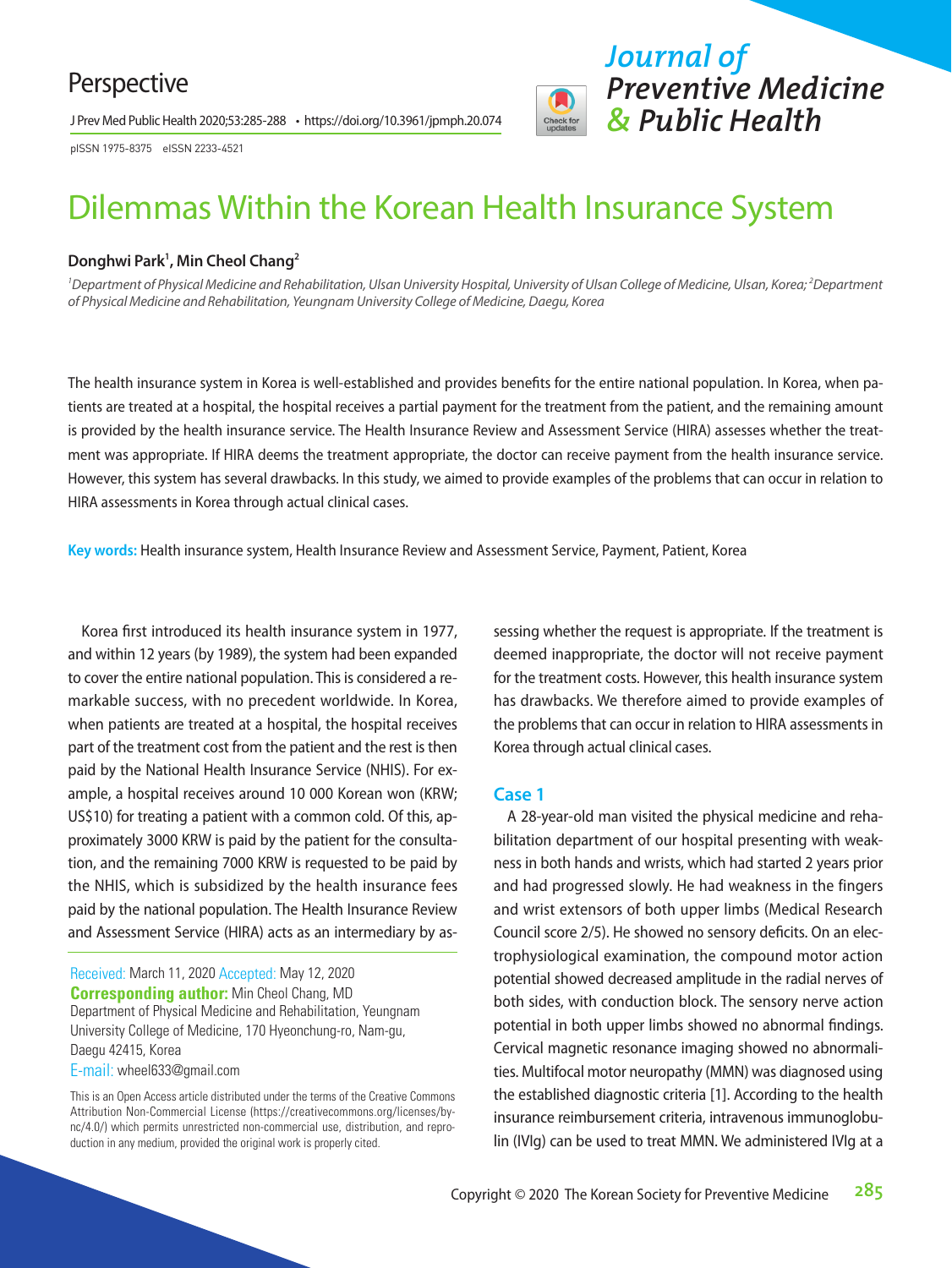#### Journal of **Preventive Medicine** & Public Health

dose of 2 g/kg over 5 days, and the patient's motor weakness had recovered almost completely at a 2-week follow-up. Subsequently, we planned to conduct IVIg administration with a monthly infusion of 1 g/kg. At the 2-month follow-up, his recovered motor function was maintained.

However, HIRA did not approve IVIg treatment for this patient. The reason was that the diagnosis of MMN was unclear. Ultimately, the costs of this treatment had to be borne by the hospital, and treatment of the patient with IVIg had to be discontinued because it had become an illegal act. The diagnosis was made based on previously established criteria. The fact that the patient responded well to IVIg treatment was a finding that further increased our confidence in the diagnosis. We asked what aspect of the diagnosis was unclear, but there was no response to this question, and we were asked instead, "Has the patient seen a neurologist?" We requested a re-assessment, but the result was the same, and we could no longer use IVIg. Two months later, the patient's motor function had reverted to its state before treatment, and the patient is currently unable to receive treatment and unable to use his hands. This is a situation in which treatment is needed but cannot be provided.

#### **Case 2**

A 44-year-old man was diagnosed with ankylosing spondylitis at a department of rehabilitation medicine 5 years prior, and had been using non-steroidal anti-inflammatory drugs and sulfasalazine. Recently, despite this medication, the patient had experienced worsening of pain and morning stiffness in his neck, middle and lower back, and both buttocks. There was no improvement in symptoms even after changing the type of non-steroidal anti-inflammatory drug; therefore, after checking the reimbursement criteria for tumor necrosis factor (TNF)- $\alpha$  inhibitors to ensure that they could be used by the patient, a subcutaneous TNF- $\alpha$  inhibitor injection (golimumab, 50 mg) was administered once per month. The patient's symptoms improved and the pain and morning stiffness became bearable. When assessed using the Bath Ankylosing Spondylitis Disease Activity Index, the patient showed a score of 6.2 points before TNF- $\alpha$  inhibitor use and 1.2 points after [2]. However, HIRA did not approve TNF- $\alpha$  inhibitor treatment for this patient. The reason was because the sacroiliitis grading (New York criteria) on the radiograph was interpreted as bilateral grade 1-2 sacroiliitis by a radiologist [3]. According to the reimbursement criteria, TNF- $\alpha$  inhibitors can be used for sacroiliitis of grade 2 and above. However, because the radio-

graphs clearly showed bilateral sclerosis of the sacroiliac joint, we had graded the sacroiliitis as grade 2-3. We requested a reassessment, but the result did not change. We had no choice but to discontinue TNF- $\alpha$  inhibitor treatment and to restart treatment with the patient's previous medications. The patient's pain and restricted range of joint motion worsened to unbearable levels again. We obtained further X-ray images, this time without grading, and they were interpreted by a radiologist as showing poor margins with irregularity of both sacroiliac joints. In our opinion, these scans appeared to be grade 2 or 3 and we requested another assessment from HIRA, but the use of TNF- $\alpha$  inhibitors was not approved, as the approval decision was based only on the results of the previous radiographs. The patient's symptoms worsened, and we had no choice but to use TNF-α inhibitors again, preparing for cutbacks from HIRA and planning for the hospital to bear the costs of medication. Because it will be difficult for the hospital to continue to bear the medication costs, we are not sure how we will proceed in the future.

The cases we have described above can be considered side effects of the Korean health insurance system in terms of the assessment process performed by HIRA. These assessments are usually performed by HIRA staff and invited doctors from the relevant fields. Regarding the first case, in Korea, MMN is usually handled by the neurology department; since the assessor asked "Has the patient seen a neurologist?", we can surmise that a neurologist participated in the assessment. We suspect that this is a case in which the patient and hospital faced adverse outcomes due to a power struggle between departments. Moreover, because MMN is a rare disease, it is possible that the assessors lack knowledge or experience in the diagnosis of this disease. In the second case, the extent of sacroiliitis on radiographs can be judged differently by different doctors, and the grade can differ depending on the angle at which the radiographs are taken. It appears that these factors were not considered, and the suitability of treatment was assessed strictly using only the results of the initial radiographs. We also suspect that the criteria might be applied strictly due to the budgetary limitations facing the NHIS. Situations similar to the cases we described occur frequently in Korea, and these cases are damaging the bond of trust that has hitherto existed between doctors and HIRA. Institutional improvements are required to prevent these issues from arising. Assessments should include at least 2 assessors from HIRA, and doctors from different specialties should be recruited to participate in the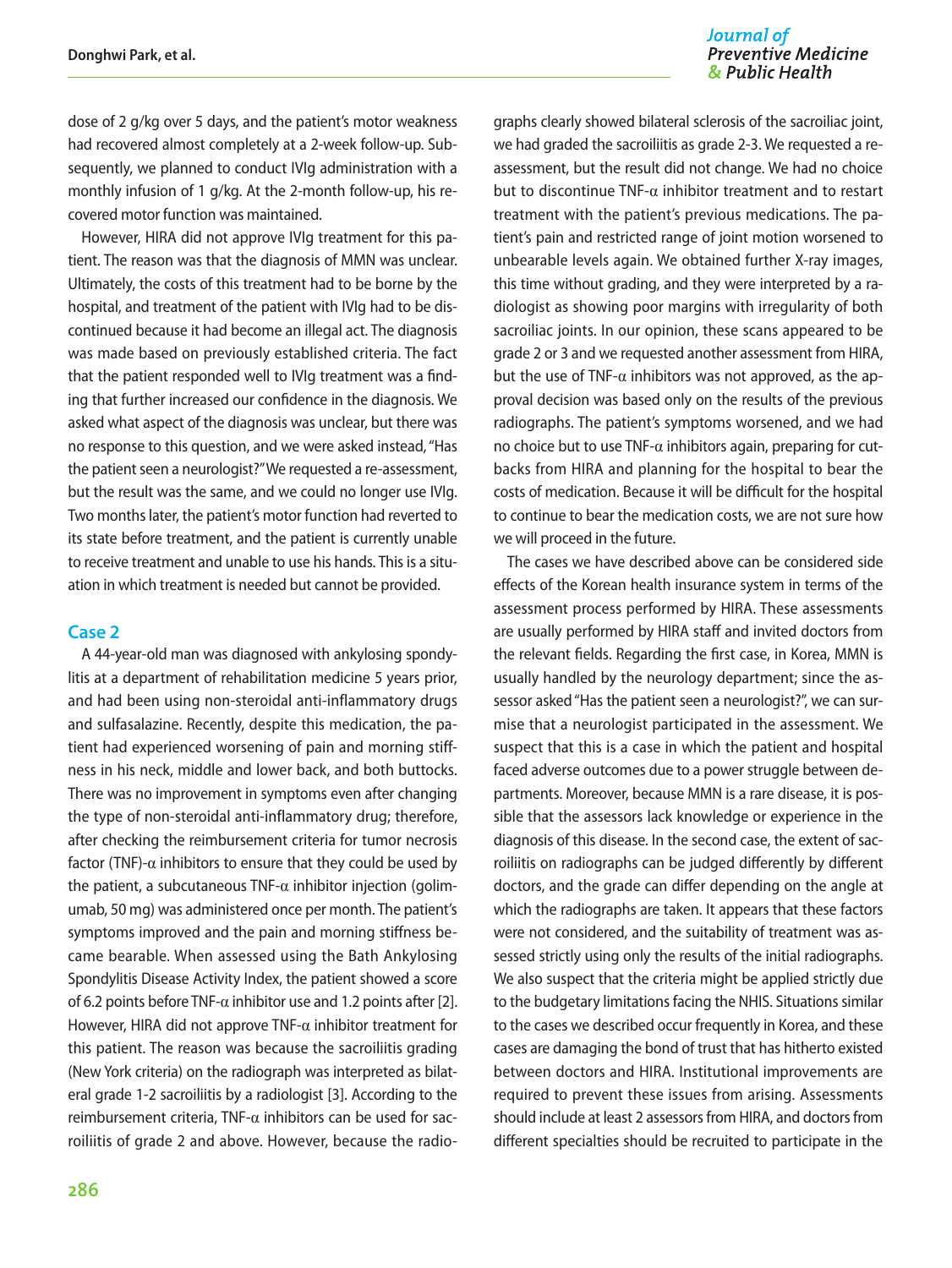#### Journal of **Preventive Medicine** & Public Health

assessment. In addition, when a doctor believes that the HIRA assessment results are unreasonable, there should be a process of mutual discussion and feedback after listening to the doctor's opinions, to produce a more logical assessment. Moreover, the current assessments are performed anonymously, but we believe that ensuring transparency by conducting assessments with a real-name system would help to reduce the likelihood of such side effects. It is also possible to consider solving the fundamental problems of the current assessment system through the introduction of a bundle approach, such as a diagnosis-related group payment system, instead of the fee-for-service system, which assesses each service and action. Finally, rather than assessing each step of the treatment as a separate component, a promising alternative would be to conduct the assessments based on the outcome of the treatment (i.e., treatment outcome, survival rate, and patient satisfaction) and to pay the treatment costs accordingly. Until now, few studies have identified problems in the HIRA review and assessment process and discussed possible improvement plans. In 2005, Jeong [4] reported that the HIRA review criteria contained parts that were somewhat unreasonable or ambiguous, indicating the need to improve the review criteria to be more reasonable based on medically valid input from various departments, rather than the typical unilateral revision of the review criteria by HIRA alone. In 2012, Kim et al. [5] proposed a measure of offering incentives to hospitals and health centers that provide high-quality services, instead of just making cutbacks. In 2019, Korea Medical Association [6] reported that because the medical community has a high level of negative perceptions regarding the current structure and operation of the health insurance system, it is necessary to thoroughly examine the feelings and needs of medical professionals about the fee review system prior to reforming the HIRA review system. Moreover, measures for increasing the participation of physicians in the review system and implementing the review process such that physicians play a central role should be considered.

In conclusion, we have described the problems that can occur in relation to HIRA assessments in Korea through 2 actual clinical cases. We believe that doctors in countries other than Korea may have had experiences similar to those we have described here. Sharing each other's experiences and solutions would help to create a better system. Our study describes only 2 cases and has the shortcoming of raising concerns based only on these 2 cases. The concerns raised through the 2 cases in this study cannot necessarily be generalized to reflect issues in the entire assessment process. Therefore, additional studies are required to investigate and analyze trends in all cases where reimbursements for treatment costs were rejected because HIRA judged the treatments to be inappropriate. Furthermore, it is also deemed necessary to conduct qualitative studies on methods to improve the conflict between HIRA and clinicians through interviews.

#### **Ethics Statement**

This paper is a perspective, so it did not need ethical approval.

# **CONFLICT OF INTEREST**

The authors have no conflicts of interest associated with the material presented in this paper.

# **FUNDING**

None.

#### **ACKNOWLEDGEMENTS**

None.

# **AUTHOR CONTRIBUTIONS**

Conceptualization: DP, MCC. Data curation: DP, MCC. Funding acquisition: None. Writing – original draft: DP, MCC. Writing – review & editing: DP, MCC.

#### **ORCID**

Donghwi Park *<https://orcid.org/0000-0002-7724-4682>* Min Cheol Chang *[https//orcid.org/0000-0002-7629-7213](https//orcid.org/0000-0002-7629-7213
)*

### **REFERENCES**

- 1. Olney RK, Lewis RA, Putnam TD, Campellone JV Jr; American Association of Electrodiagnostic Medicine. Consensus criteria for the diagnosis of multifocal motor neuropathy. Muscle Nerve 2003;27(1):117-121.
- 2. Garrett S, Jenkinson T, Kennedy LG, Whitelock H, Gaisford P, Calin A. A new approach to defining disease status in ankylosing spondylitis: the Bath Ankylosing Spondylitis Disease Ac-